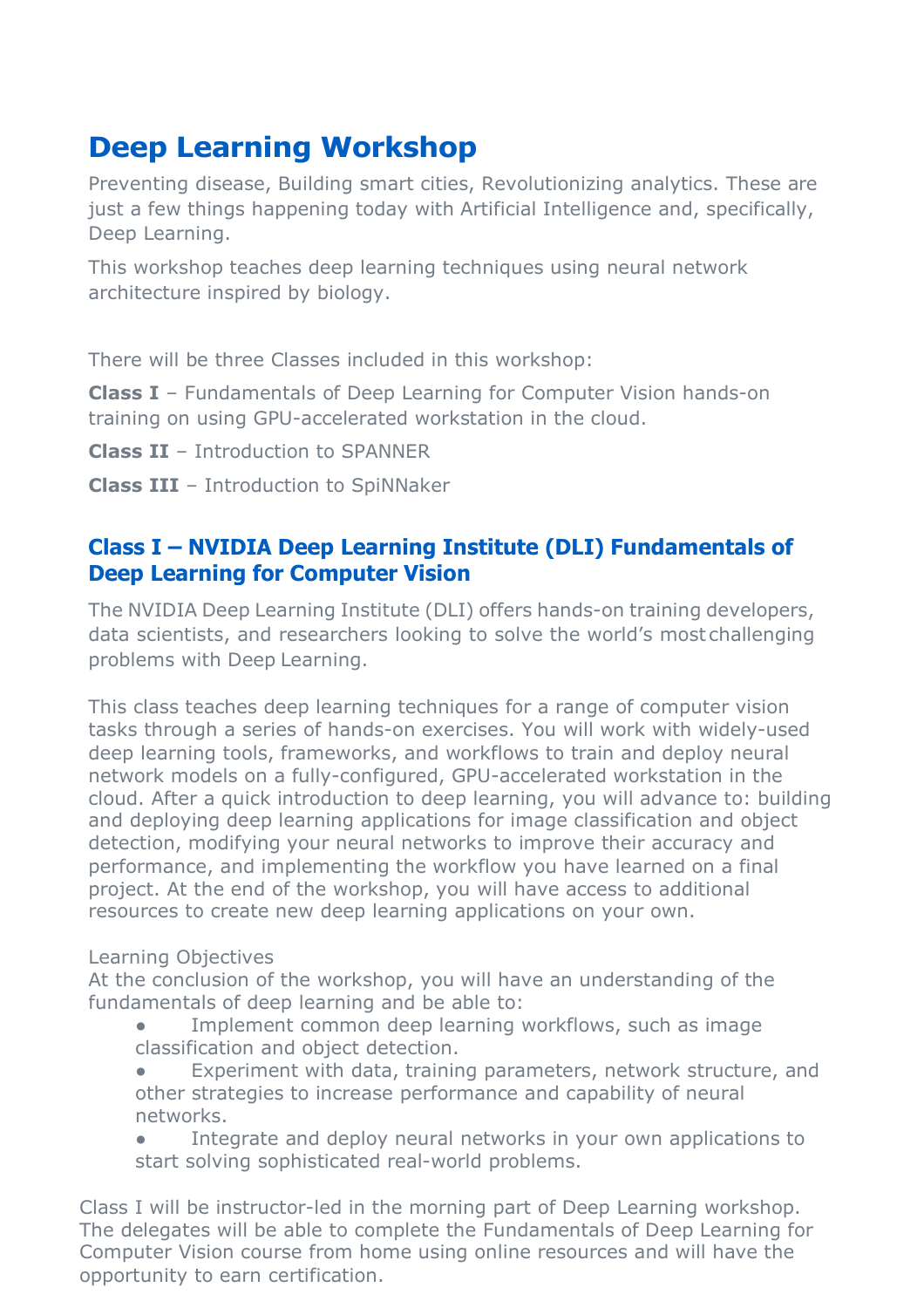| Assessment type: | Coding                                                                       |
|------------------|------------------------------------------------------------------------------|
| Certification:   | Upon successful completion of the workshop,                                  |
|                  | participants will receive NVIDIA DLI Certification to                        |
|                  | recognize subject matter competency and support                              |
|                  | professional career growth.                                                  |
| Prerequisites:   | Familiarity with programming fundamentals such as<br>functions and variables |

Tools, libraries, and frameworks: Caffe, DIGITS

# **Class II – Introduction to SPANNER**

Use of brain-inspired temporal intelligence is increasingly in demand as novel solutions to neural network-based artificial intelligence for providing brain power. This class would cover multi-layered spiking neural network architecture inspired by biology in delivering fault-resilience in electronic systems. The architecture uses unsupervised machine intelligence in delivering a homoeostatic spiking activity, providing a reliable pattern identification response in hardware. The use of field-programmable gate array devices in the architecture accelerates the biological scale of response by providing a realtime responsive behavior for tasks where reliability is of paramount importance. Use of spiking neural networks in developing machine intelligence is a sparsely explored area, and the aim of the workshop is to identify understand its limitations and develop plausible countermeasures encouraging its extensive use in today's artificial intelligence tasks (SPANNER Architecture). The session would also discuss various steps in deducing a compact scalable hardware architecture delivering homeostatic spiking behavior.

Introduction to Bio-inspired computations and Spiking Neural Network (SNN). Understand the limitations of Spiking Neural Networks. Discuss plausible countermeasures to overcome the issues. Understand the need for FPGAs in SNN implementations. Understanding SPANNER architecture providing fault tolerance mediated by Astrocyte.

Navigation task on SPANNER Architecture. Neural network coding using ARM embed (Intermediate- experience in using C required). SPANNER FPGAraspberry- Pi robot navigation demonstration (Video).